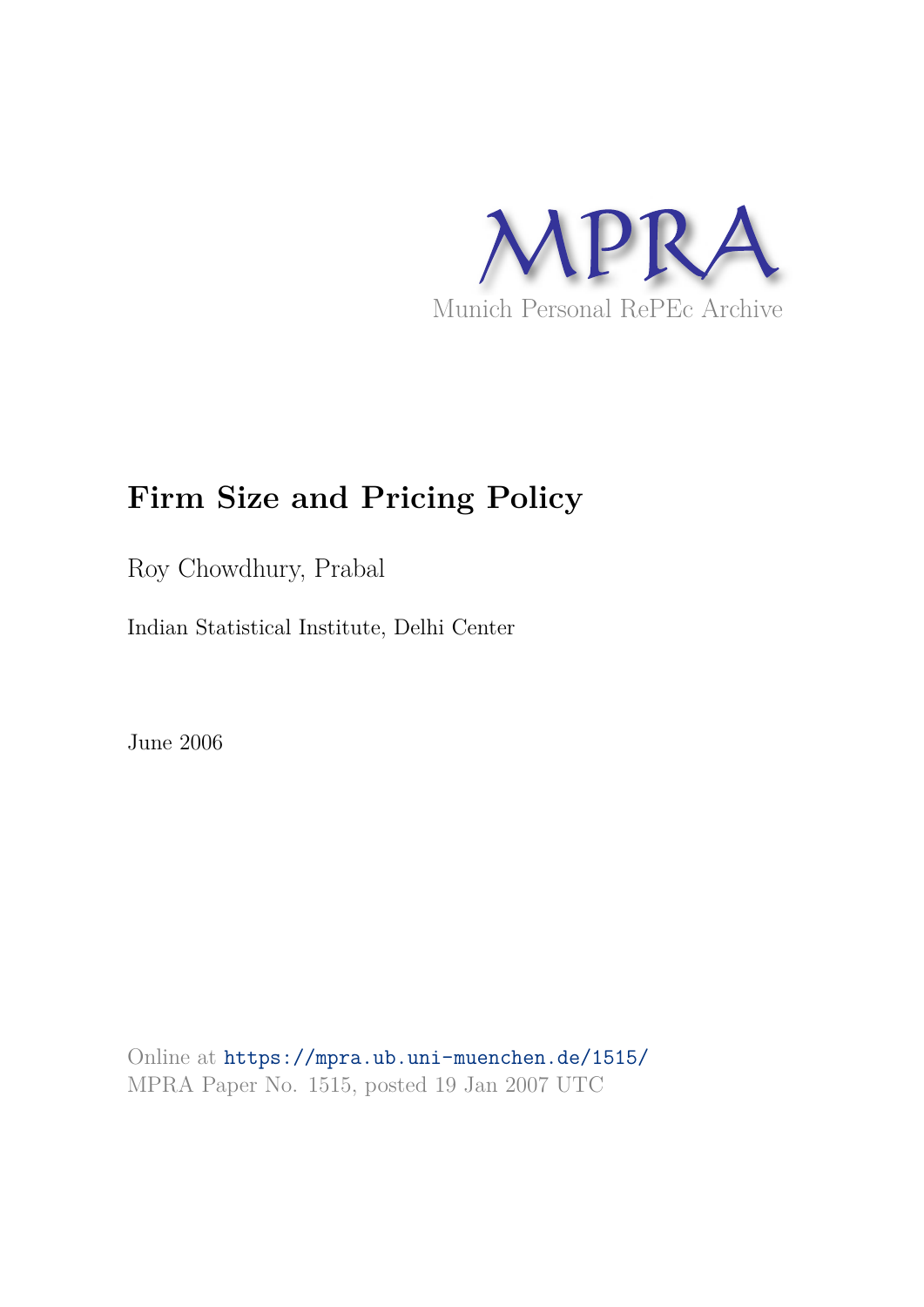# Firm Size and Pricing Policy

Prabal Roy Chowdhury, Indian Statistical Institute.

Abstract: We relate the pricing policy of the firms to their size, where firm size is interpreted as the size of the clientele served by the concerned firm. We argue that a firm with a large clientele faces a more severe reputational backlash if it reneges. This allows the firm to effectively commit to its offers, leading to a unique equilibrium without delay, where the firm extracts the whole of the surplus. For smaller firms, however, the reputational effects are much less intense and, consequently, the equilibria involve reneging possibilities. In this case the equilibria are non-unique, and may involve delays as well.

Key words: Firm size, reneging, reputation.

JEL Classification No.: D40, C78.

Planning Unit,

```
Indian Statistical Institute, Delhi Center,
```
7 - S.J.S. Sansanwal Marg, New Delhi - 110016, INDIA.

E-mail: prabalrc@isid.ac.in.

Fax: 91-11-26856779.

Phone: 91-11-26564741. Ext. - 206.

<sup>∗</sup>Address for Correspondence: Prabal Roy Chowdhury,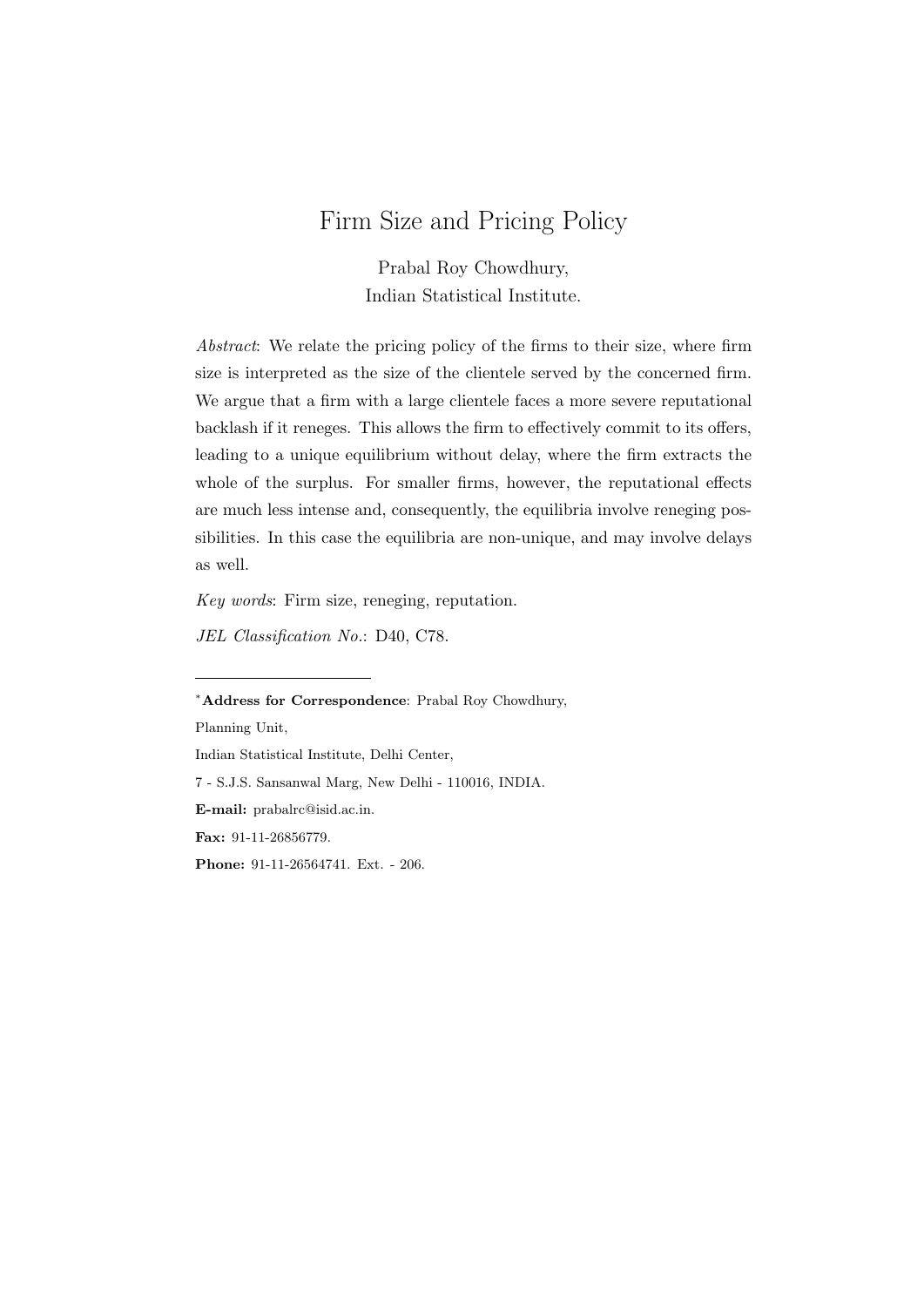### 1 Introduction

It is seen that the pricing policies of firms vary to a large extent. Some firms charge a high, but unique price, whereas other firms charge different prices from different customers. We also find that some firms stick to one single offer which is immediately accepted, so that there is no bargaining or haggling in the usual sense. In many other cases, however, the initially quoted offer is not the final price at which the deal goes through, leading, naturally, to some delays in reaching an agreement as well. In this paper we try to provide a framework that is capable of providing a unified explanation for these phenomena.

The explanation we offer runs in terms of the size of the firms, where we interpret firm size as the number of customers serviced by the firm. We argue that a possible explanation can be built around two facts - first, that the firms may renege on their offers, and second, that the firms operate in inter-related markets and therefore such reneging may affect the reputations of the firms in the other markets where they operate. In real life bargaining, reneging is an important strategic option. As Muthoo (1990) points out "there is no sacred rule (or law) which says that if a proposal is accepted, then it must be implemented." Allowing for such reneging essentially introduces a lack of commitment. We want to model the idea that such commitment problems are much less for larger firms, and it is this difference in the ability to commit that creates the difference in the pricing behavior.

The basic idea is that reneging will create negative effects on the reputation of the firm, which clearly are larger for larger firms as it will operate on a larger number of customers. For a large enough firm this reputational effect may be large enough for the firm to effectively commit to its offers. For a smaller firm the possible reputational backlash is small, and thus reneging is possible. This opens up the possibility of sustaining different prices using a hierarchy of punishments. Finally, the non-uniqueness of the outcomes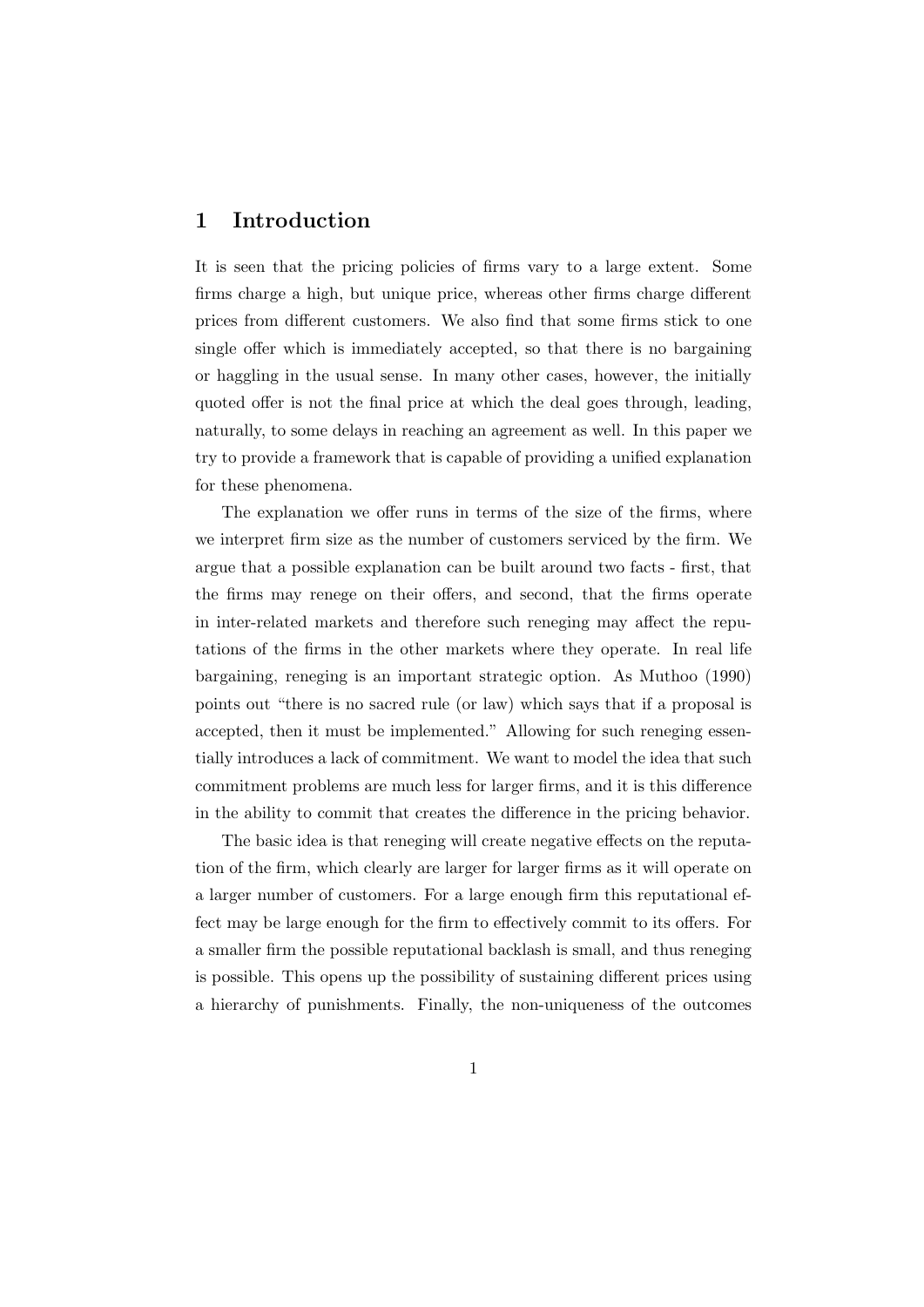allows us to construct outcomes that involve delay as well.

We then relate our work to the existing literature. There appears to be very little work in the industrial organization literature that relates the pricing policies of the firms to their size. The works that are closest to our own are by Muthoo (1989, 1990). Muthoo (1989) examines the implications of introducing reneging in a model of one-sided offers bargaining. He shows that under such a setup, all possible splits of the cake can be sustained as subgame perfect equilibria. Muthoo (1990) carries out a similar exercise for the alternating-offers model.

The rest of the paper is organized as follows. In section 2 we describe the model. Section 3 contains the analysis and the results. Section 4 concludes. Finally, most of the formal proofs are collected together in the appendix.

## 2 Description of the Model

The model comprises of a single firm facing  $(N+1)$  buyers, where N is some non-negative integer, possibly 0. The buyers are divided into two groups, the first group consisting of a single buyer who we call the A-agent, and the second group comprising of  $N$  buyers, denoted the B-agents. Our main interest lies in analyzing the dynamic interaction between the firm and buyer A, when the firm can renege on its offer. We assume that the firm and buyer A are bargaining over the price of a good which the firm values at 0 and the buyer values at 1. Thus in the language of bargaining theory they are essentially bargaining over a cake of size 1.

The bargaining process is modelled as an infinite horizon one-sided offers game with reneging, where only the firm is allowed to make offers. We assume that time is discrete and continues for ever, so that  $t = 1, 2, \cdots$ . The firm and the buyer A has a common discount factor  $\delta$ . For technical reasons we assume that  $1 > \delta \geq \frac{1}{2}$  $\frac{1}{2}$ .<sup>1</sup>

<sup>&</sup>lt;sup>1</sup>The fact that  $\delta \geq \frac{1}{2}$  is required while proving Propositions 1 and 2.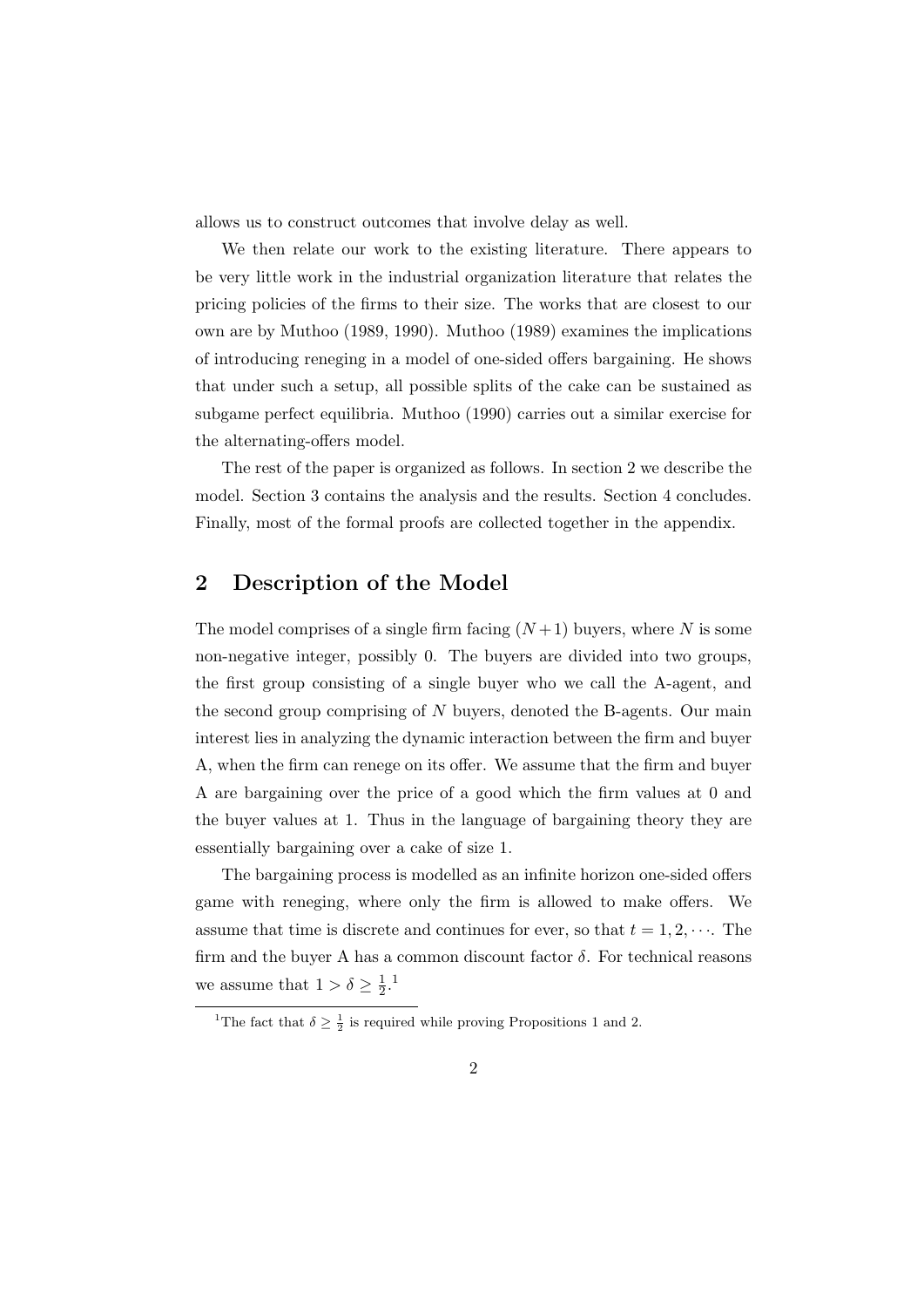The game between the firm and the buyer can now be described as follows. We first describe the case where  $N = 0$ . In each period the firm makes an offer  $(x, 1-x)$  to the buyer A, where x denotes the share of the firm and  $(1 - x)$  that of the buyer. The buyer can either accept the offer, or reject it. If he rejects the offer, then the game moves on to the next period. If, on the other hand, the buyer accepts the offer, then there are two possibilities. If the firm rejects the acceptance by the buyer, then the game goes to the next period where the firm makes another offer. If the firm accepts the acceptance, then the game between the firm and buyer A ends with the implementation of this offer. If the firm and buyer A agrees on a split of  $(\alpha, 1 - \alpha)$  at nth period, then the present discounted value of the payoffs are  $\alpha \delta^n$  and  $(1 - \alpha) \delta^n$  for the buyer.

We then model the case where  $N \geq 1$ . Thus there is at least one B-agent in this model. For the sake of analytical convenience, the game between the firm and the B-agents is modelled somewhat differently to that between the firm and the A-agent. This is because the two kinds of agents play two different kinds of roles in the analysis. The idea behind our formulation is to examine the outcome of the bargaining process between the firm and buyer A, in the presence of reputational effects where the reputational effects arise out of the interactions between the firm and the B-agents. We therefore assume that the B-agents are not sure about whether the firm is a reneger or not, and only has a probability distribution about it. Furthermore, this distribution is not fixed over time, and is affected by the number of reneging that occurs in the game between the firm and buyer A. Thus it is through the probability distribution,  $\lambda(n)$ , that reputational effects enter the analysis.

The introduction of the B-agents, however, complicates the analysis enormously and forces us to look for some simplifications. To begin with, we assume that the discount factors of the B-agents have a common value of zero. This implies that the B-agents are only concerned about the present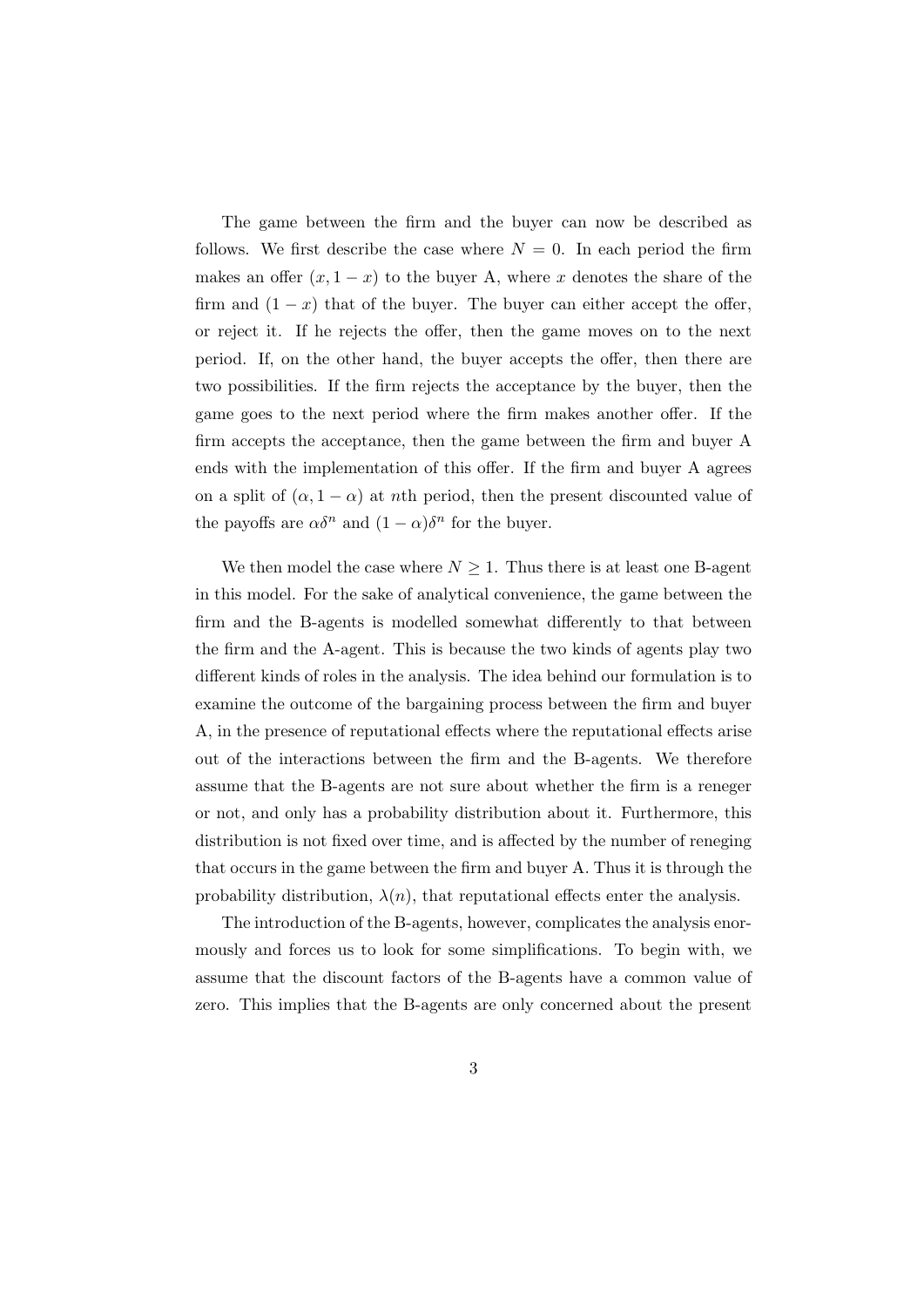value of their payoffs, and are not concerned about the future. We also assume that whether the firm reneges with a B-agent or not, does not affect the probability distribution of the other B-agents. In case of any reneging, the affected B-agent immediately leaves the market and is replaced by another B-agent. The result of the above two assumptions is that the game between the firm and a B-agent can be treated as an one-shot game, that has no repercussions on the future play. Thus we have a model where the bargaining between the firm and the A-agent affects the future play, through the probability distribution, but the bargaining between the firm and the B-agents does not affect the future play. This simplifies the analysis to a great extent which, even then, is complex enough.

After the informal discussion above, we are now in a position to resume the formal description of the model. Consider some period  $t$ , where the number of reneging so far is  $n$ . Clearly, there are two possible cases,

(a) where the firm has not yet reached an agreement with agent A, and  $n \leq t-1$ , and

(b) where the firm reached an agreement with the A-agent at some time  $s < t$ , and  $n \le t - 2$ .

Case (a). Assume that there is a pool of B-agents out of which nature selects, randomly and in every period, N agents to play with the firm. The game starts off with the bargaining between the firm and the A-agent, where this is identical to that in the case when  $N = 0$ . After the firm and the Aagent complete their negotiations (whether successfully or not), the firm (in the same period) simultaneously plays  $N$  games with the  $N$  agents chosen by nature. We assume that the firm and a typical B-agent bargain over the price of a good which the firm values at zero, and the buyer B values at P, where  $P > 0$ , so that they are effectively bargaining over a cake of size P.

We then describe the structure of the game between the firm and a typical B-agent. Nature moves first and selects the type of firms. The Bagent assumes that the firm is a reneger with probability  $\lambda(n)$ , and that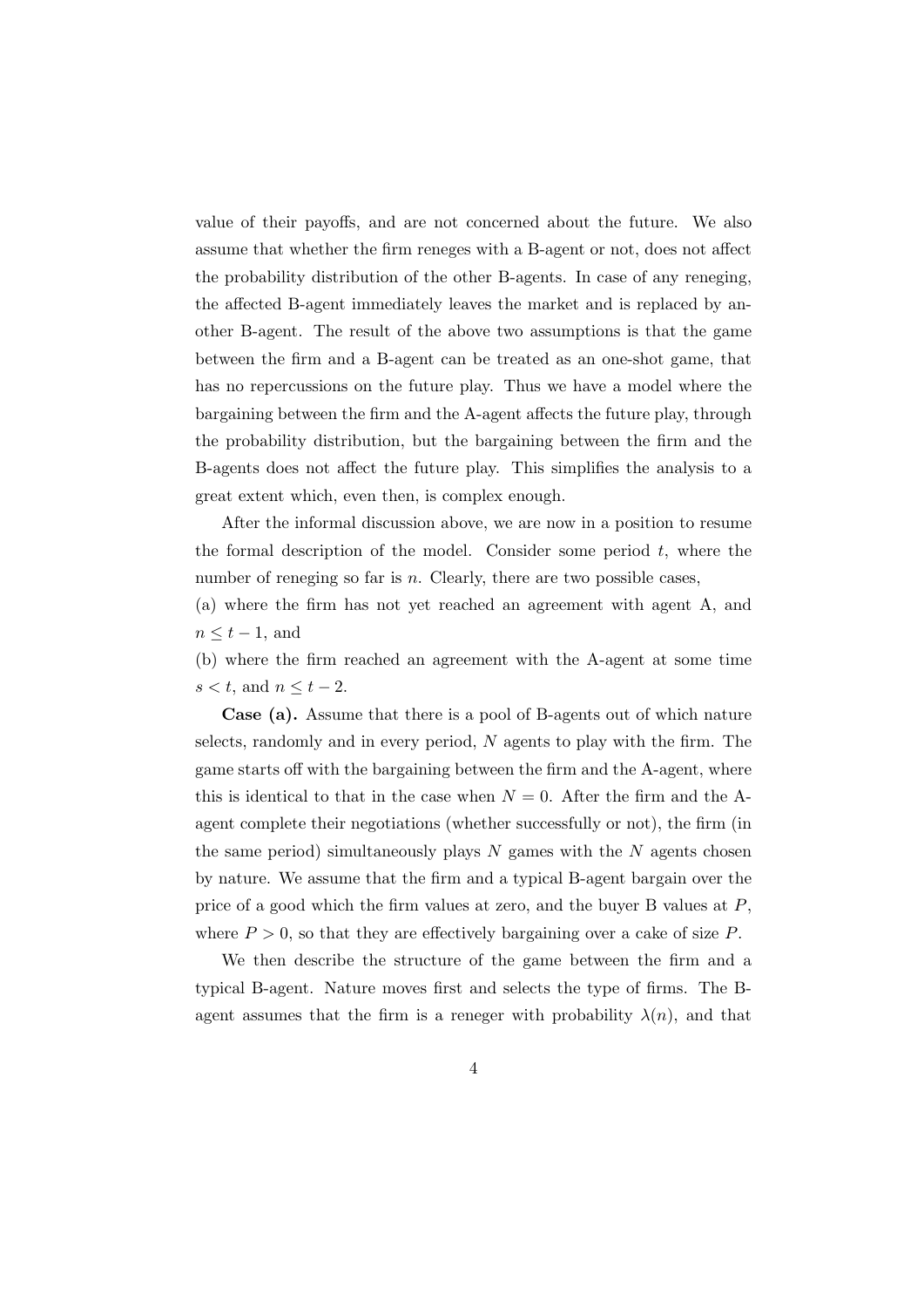he is not a reneger with probability  $1 - \lambda(n)$ , where *n* denotes the number of times that the firm has reneged with the A-agent. At the start of the one-shot game the firm makes an offer of  $x$  to the B-agent when the B-agent decides whether to accept the offer or not. If he rejects the offer then the game ends here and the B-agent goes back to the pool of potential partners for the firm. If he accepts the offer, then he makes an irreversible investment of  $\epsilon$ <sup>2</sup>

In case the firm is not a reneger, the game ends immediately and the offer is implemented. Thus the net payoff of the firm is  $x$ , and that of the B-agent is  $P - x - \epsilon$ . In case the firm is a reneger it can renege on his earlier offer, and offer another price of  $x'$  to the B-agent. If the B-agent accepts, then the game ends with a payoff of x' for the firm, and  $P - x' - \epsilon$  for the B-agent. Otherwise, the net payoff vector is  $(0, -\epsilon)$ . In either case, once the firm reneges, the concerned B-agent leaves the market.<sup>3</sup>

**Case** (b). In this case in period t, nature selects N of the B-agents to play with the firm. The firm then plays  $N$  simultaneous bargaining games with these B-agents. The structure of these games are identical to that described in case (a) above, and hence omitted.

We now make some assumptions regarding the function  $\lambda(n)$ . It is in-

<sup>&</sup>lt;sup>2</sup>The irreversibility can be attributed to relation specific investments discussed in the literature on asset specificity, where asset specificity refers to the degree to which an asset can be redeployed in alternative uses. Among examples of such asset specificity we can mention physical asset specificity, human asset specificity, site specific asset specificity, etc. For a discussion of these issues in the context of vertical integration by firms we refer the readers to Klein et. al. (1983).

<sup>&</sup>lt;sup>3</sup>This assumption ensures that the outcome in the one-shot game has no effects on the probability distribution. An alternative formulation could have been where the B-agent stays in the market, but he can affect the probability distribution of only a finite number of the other agents, say his neighbors. Thus, under a random selection mechanism, these agents will be selected with a zero probability and we have the same outcome under this formulation as well.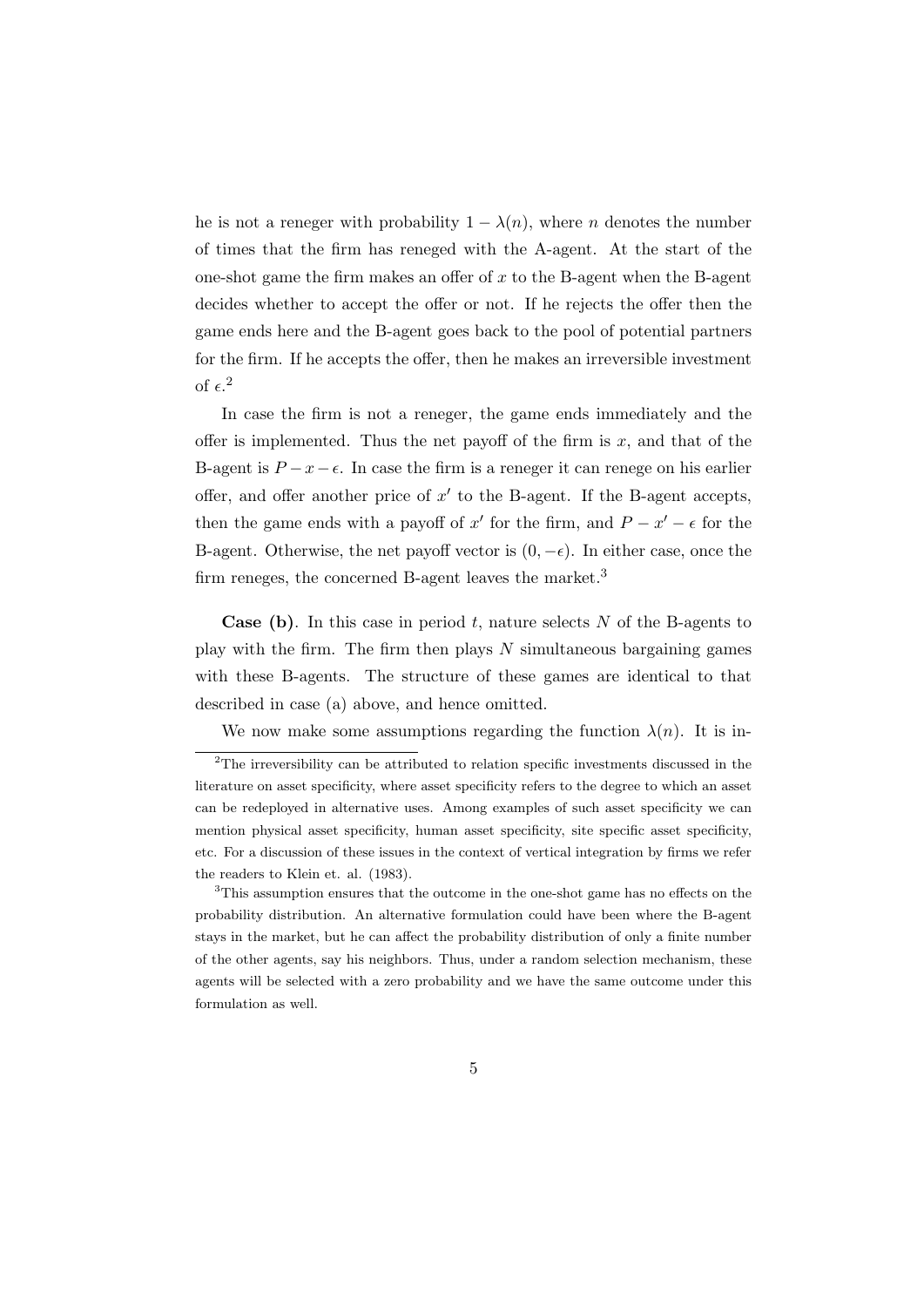tuitively clear that this function should be increasing in  $n$ , the number of reneging. Our next assumption is a crucial one that drives much of the subsequent analysis, specifically Proposition 3. This assumption states that if the firm reneges a sufficiently large number of times, then the B-agents become convinced that the firm is a reneger.

Assumption 1.  $\lim_{n\to n} \lambda(n) = 1$ .

Notice, however, that we make no assumptions about the rate at which  $\lambda(n)$  increases. In fact, the probability distribution  $\lambda(n)$  can be constant in  $n$ , the number of reneging, for *any* finite number of times at the beginning of the game. All we require is that ultimately, and in the face of overwhelming evidence, the B-agents become convinced as to the real nature of the firm.

In the next section we provide a formal analysis of this game.

#### 3 Analysis of the Model

We analyze the two cases where  $N = 0$ , and where  $N \geq 1$ , separately in two different sub-sections.

#### 3.1  $N = 0$

To begin with, we specialize to the case where  $N = 0$ . In this case the problem reduces to one of bargaining between the firm and a single agent, buyer A. Our first proposition shows that any price p, where  $p \in [0, 1]$ , can be supported as a subgame perfect equilibrium of this game. The proof essentially follows from Propositions 1, 2 and 3 in Muthoo (1989) and can be found in the appendix. Here we just provide a sketch of the proof. The first step is to demonstrate that both the prices 1 and 0 can be sustained as subgame perfect equilibria. The strategies used in sustaining these equilibria employ a hierarchy of punishments where, if the firm deviates from the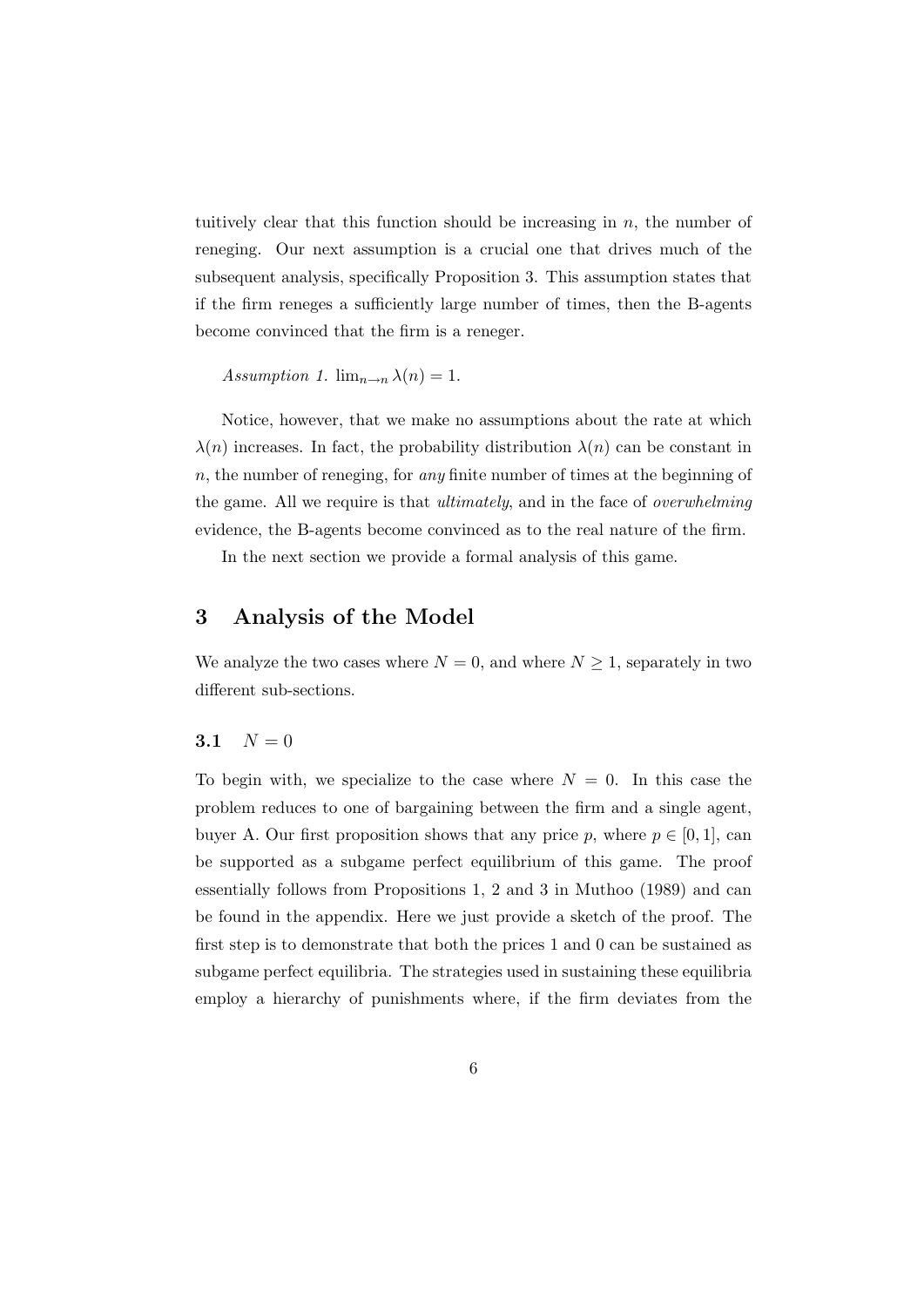equilibrium offer, then the buyer rejects this offer and punishes him for the deviation, because otherwise the firm will penalize the buyer for not punishing him. These extreme prices are then used as threat outcomes to sustain any other price as subgame perfect equilibria.

Proposition 1. For  $N = 0$ , any price p, where  $p \in [0, 1]$ , can be sustained as subgame perfect equilibria.

Clearly, at a first glance the above proposition appears counter-intuitive. After all it is well known that in the one-sided offers game without reneging there is a unique outcome where the firm obtains the whole of the surplus. And here we have a game where the strategy space of the firm is larger in the sense that he can renege on his offer something he was not allowed to do in the game without reneging. Therefore, we may argue, since his strategic position is no worse, his payoff should also be no worse. But as the proposition demonstrates, the payoff of the firm may be strictly less than 1, and even zero in the reneging game. The key to this apparent paradox lies in the observation that the firms are not really in a stronger bargaining situation in this game. What the introduction of the reneging option does is to take away the ability of the firm to commit to an offer, thus weakening its bargaining power. It is this loss of commitment ability that explains the fact that in this game the firms may obtain less than what they were getting before.

We then show that we can sustain an outcome that involves a delay of one period, where the delay arises because the firm refuses to accept an acceptance by the buyer. Notice that since  $\delta > \frac{1}{2}$ , the interval  $(\frac{1-\delta}{\delta}, 1]$  in Proposition 2 below is well defined.

Proposition 2. We can sustain any price p, where  $p \in (\frac{1-\delta}{\delta}, 1]$ , with a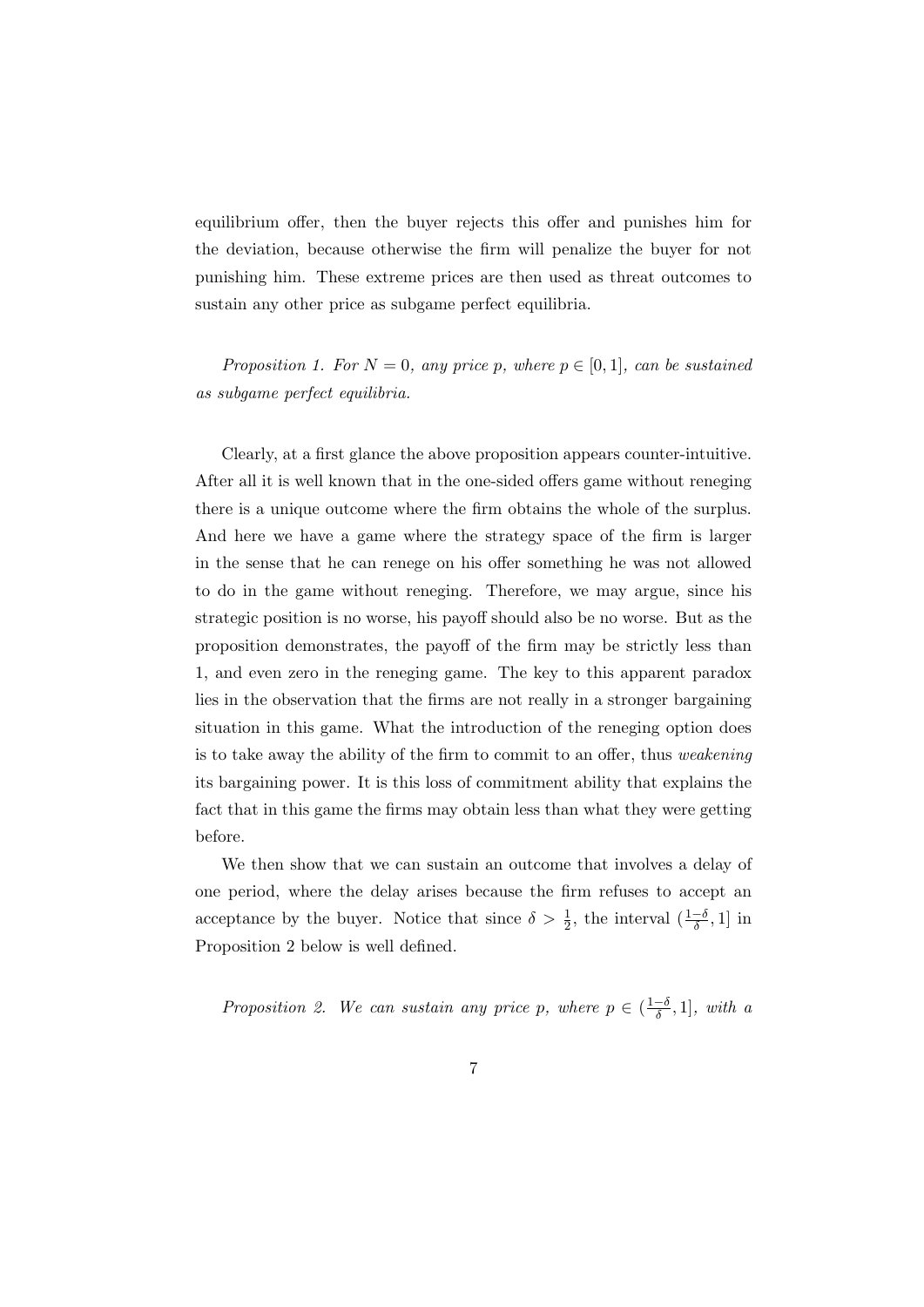delay of one period. In this case the first period outcome involves the firm making an offer which the buyer accepts but the firm refuses to accept the acceptance.

The formal proof can be found in the appendix. One way to interpret the result is as follows. It is as if the firm is not certain about the price that the consumer can bear. The firm therefore starts out by offering a relatively modest price for the good. Once the offer is accepted, however, the firm gains in confidence and, after reneging on its earlier offer, demands a much higher price at which the deal is closed. Of course, from a social viewpoint such an outcome leads to a loss arising out of the delay in implementation. We can interpret this loss as a manifestation of the coordination problems intrinsic to games with multiple equilibria.

#### 3.2  $N \ge 1$

We then move on to the case where the firm has a relatively large clientele.

We begin by analyzing the game between the firm and a typical B-agent. Working backwards, we find that the expected profits of a B-agent, if he accepts an offer of  $(x, P - x)$  is  $(1 - \lambda(n))(P - x - \epsilon) - \lambda(n)\epsilon$ , where recall that the B-agents attach a probability of  $\lambda(n)$  that the firm is a reneger. Thus he accepts the offer if and only if

$$
(1 - \lambda(n))(P - x - \epsilon) - \lambda(n)\epsilon \ge 0,
$$

i.e.  $P - x \geq \frac{\epsilon}{1 - \lambda(n)}$ .

Thus the firm initially offers a price of  $x^*$ , where  $P - x^* = \frac{\epsilon}{1 - \lambda(n)}$ , which the B-agent accepts. Once the B-agent makes the investment, however, the firm reneges and makes an offer of  $P$ , which in equilibrium the B-agent accepts. Thus the net payoff of the firm is P and that of the B-agent is  $-\epsilon$ . This case holds whenever  $\lambda(n)$  is not too high. If  $\lambda(n) > \lambda^* = 1 - \frac{\epsilon}{R}$  $\frac{\epsilon}{P}$ , then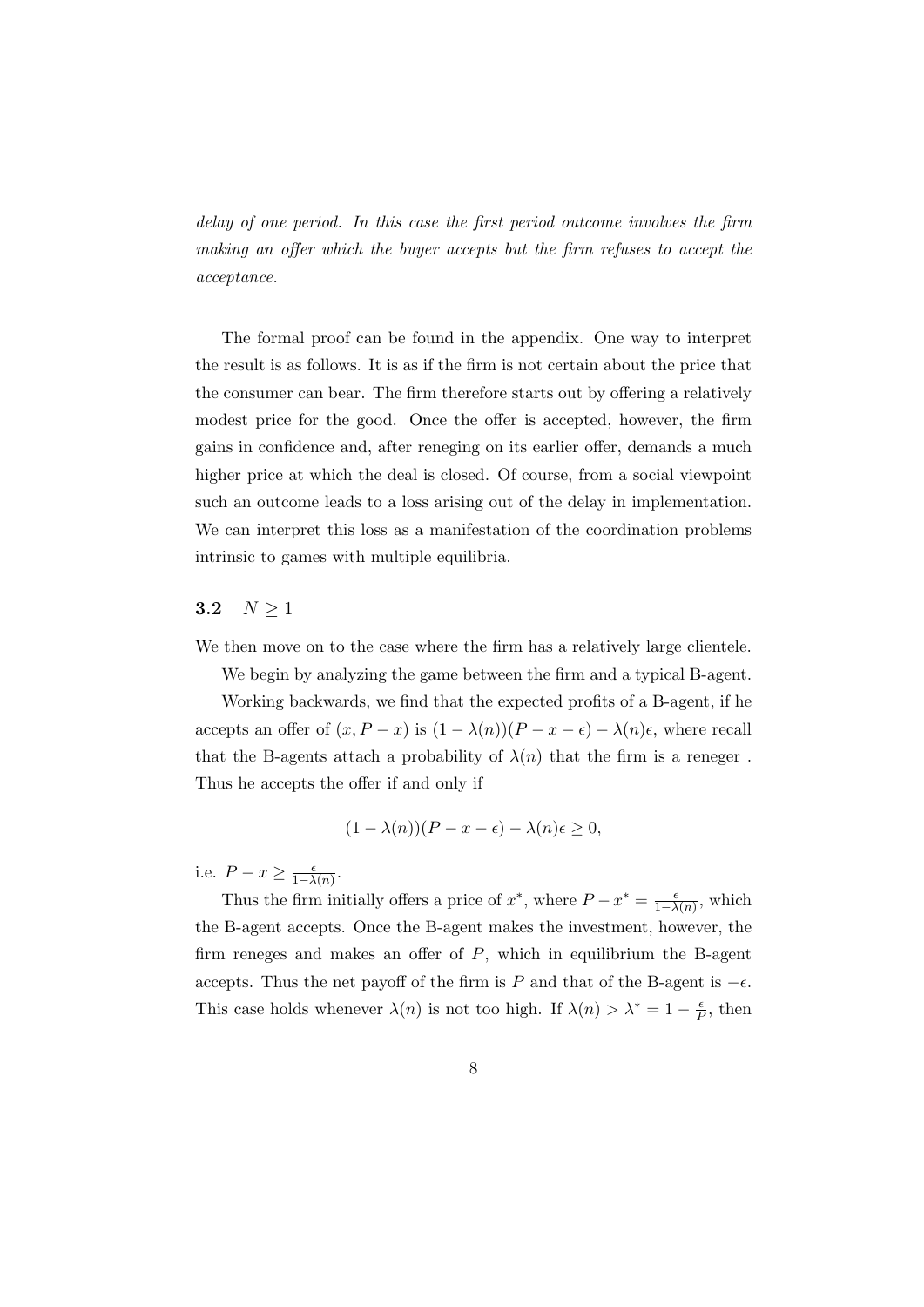there does not exist any price for which the B-agent accepts the offer and the firm makes a non-negative payoff. The outcome thus involves the firm making an unacceptably high offer, which the B-agent rejects.

Next notice that with a large number of agents the reputational effect is likely to be large so that it may be possible for the firm to commit to its offer. In fact, Proposition 3 shows that if the size of the clientele, N, is large enough then a unique equilibrium exists. In this equilibrium there is no delay and the firm extracts the whole of the surplus.

Proposition 3. There exists an  $\hat{N}$  such that, for all  $N \geq \hat{N}$ , the game between the firm and the buyer A has a unique outcome where there is no delay, the firm makes an offer of  $(1,0)$  which the buyer accepts, and the firm accepts the acceptance.<sup>4</sup>

The basic idea of the proof is quite simple. Consider a stage of the game where the firm has reneged often enough so that if the firm reneges once more, then he loses all the B-agents as clients. This threat is sufficient to ensure that the firm is not going to renege any more, and thus the firm can, effectively, if not in reality, commit to its offers. We can use this fact to construct an argument which shows that the outcome in this particular subgame is going to be unique and involves the firm obtaining the whole of the surplus. This allows us to work backwards from this particular stage, and finally an inductive argument shows the outcome is unique at all previous stages as well.

Finally, notice that we do not provide a complete characterization of the outcomes in terms of the size of the clientele. We conjecture that there is an  $N^*$ , such that for all  $N \leq N^*$ , the outcome is non-unique whereas, for

<sup>&</sup>lt;sup>4</sup>Notice that the proof of Proposition 3 does not depend on the fact that  $\delta \geq \frac{1}{2}$ . This is in contrast to Propositions 1 and 2.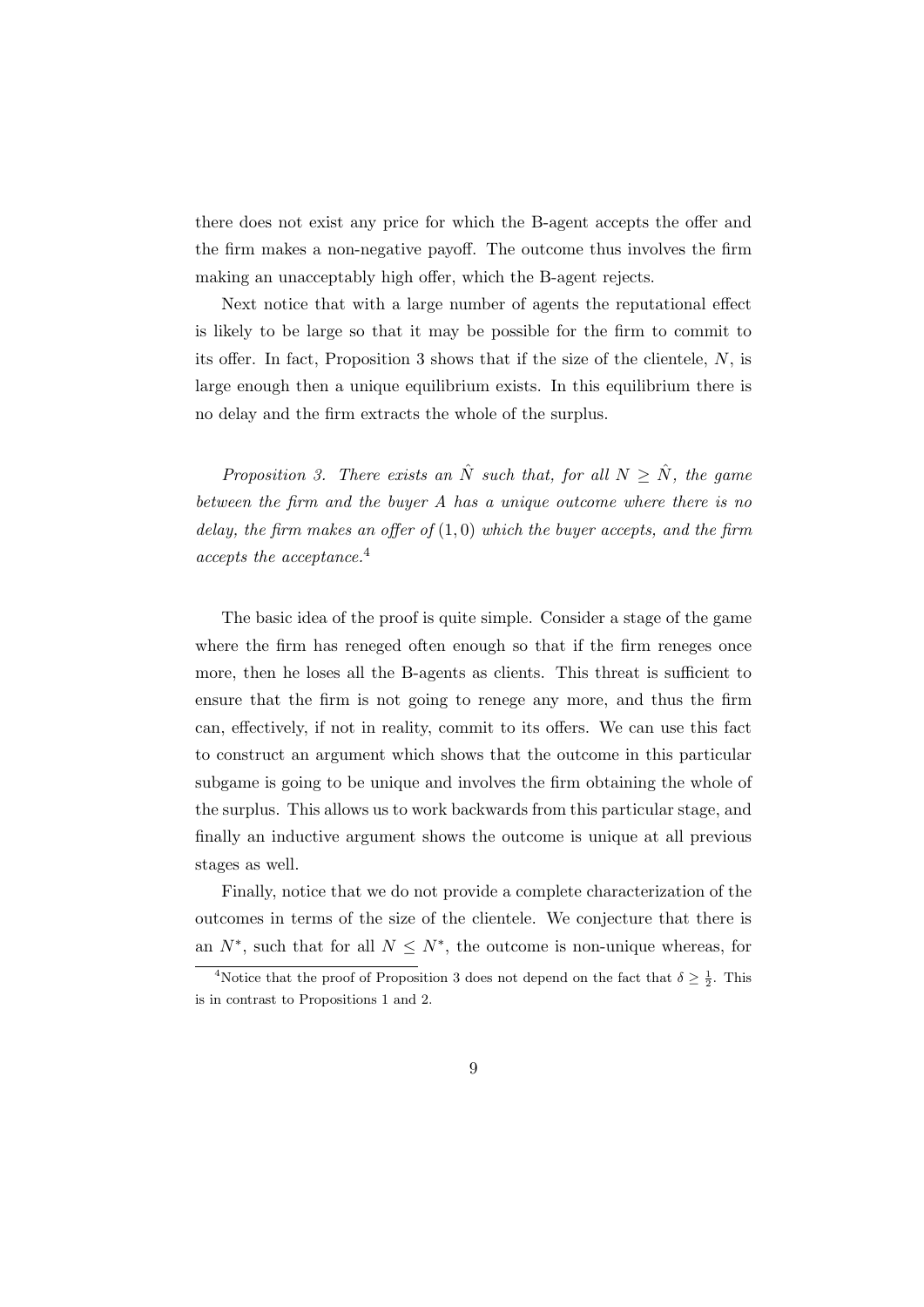all  $N > N^*$ , the outcome is unique. However, since such a characterization promises little further economic intuition, we refrain from attempting such an exercise.

## 4 Conclusion

In this paper we relate the pricing policy of the firms to their size, where firm size is interpreted as the size of the clientele served by the concerned firm. We argue that a firm with a large clientele faces a more severe reputational backlash if it reneges. This allows the firm to effectively commit to its offers, leading to a unique equilibrium without delay, where the firm extracts the whole of the surplus. For smaller firms, however, the reputational effects are much less intense and, consequently, the equilibria involve reneging possibilities. In this case the equilibria are non-unique, and may involve delays as well. Most of these results appear to parallel our real life experience, and thus serves to deepen our understanding of these phenomena.

We also take this opportunity to briefly return to the question of why the A- and the B-agents are treated differently in our model. In the light of our analysis it is clear that the important assumption that drives the argument is that the firms operate in more than one markets, and what happens in one market may affect the outcomes in the other markets, thus affecting the behavior of the firms in the first market itself. Here we have chosen to represent this other market as another set of customers who are also purchasing some goods from the firm. It should be possible to conduct the analysis in terms of other inter-related markets where the firm operates, say finance, or the raw materials market, and come up with substantially the same answers.

The results derived in this paper are also of interest from a purely game theoretic viewpoint. As Muthoo (1989, 1990) demonstrates, in the presence of reneging effects, the uniqueness of subgame perfect equilibrium, on of the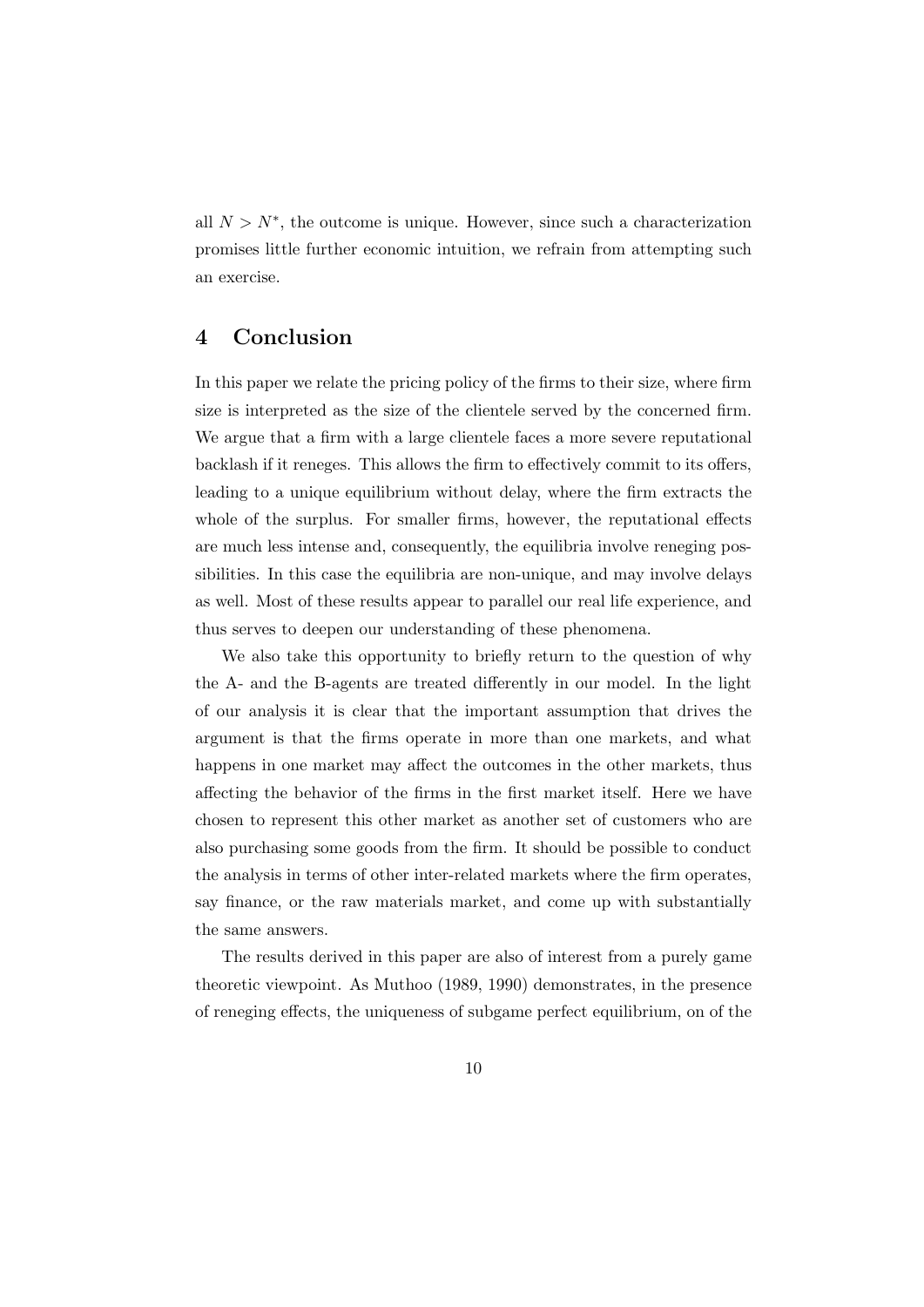main reasons for the interest commanded by the bargaining literature, is lost. (In fact Muthoo (1995) demonstrates that as long as there is some positive probability that the offers may be retracted the non-uniqueness result goes through.) Our analysis shows that the non-uniqueness problem is intimately tied up with the reputational effects of reneging, and, under some conditions at least, the uniqueness of perfect equilibrium can be restored. Of course, if the reputational effects are not very strong, then the non-uniqueness problem persists.

## 5 Appendix

Proof of Proposition 1. The proof proceeds in three steps.

Step 1. We begin by showing that the price  $p = 1$  can be sustained as a perfect equilibrium outcome.

Consider the following strategies. For any history of the game, the firm offers the price  $p = 1$ , the buyer accepts any price  $p \leq 1$  and the firm accepts those acceptances of the buyer such that the price offer is  $p \geq \delta$ .

Step 2. We then show that a price of  $p = 0$  can be sustained in the equilibrium.

We then use the language of 'states' and 'transitions' to describe the perfect equilibria supporting a price of 1, where an agent's action at any node is specified as a function of the state prevalent at that node. Let us define two states  $s_a$  and  $s_b$  as follows, where state  $s_b$  is absorbing. We then describe the transition rules as follows.

Transition to  $s_a$  occurs if either  $t = 1$ , or  $s_a$  prevails, and one of the following happens:

(i) an offer of  $p = 0$ , or  $p \ge 1-\delta$  is either rejected by the buyer, or accepted by the buyer and rejected by the firm, or

(ii) an offer of  $0 < p < 1 - \delta$  is rejected by the buyer.

Transition to  $s_b$  occurs if an offer of  $0 < p < 1 - \delta$  is accepted by the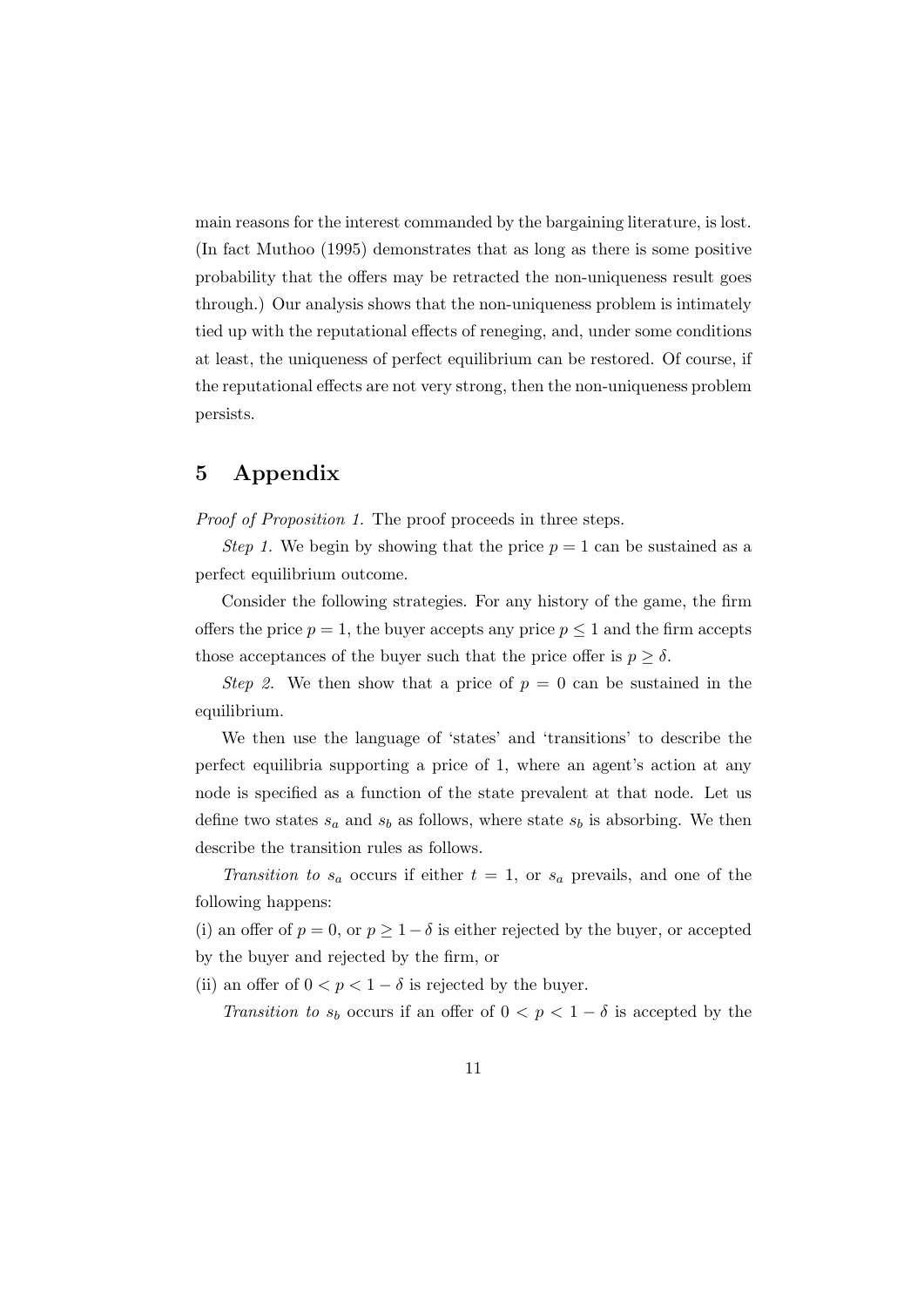buyer and rejected by the firm.

The strategies are now defined as dependent on the prevailing states.

In state  $s_a$ , the firm offers a price of  $p = 0$ , and accepts an acceptance by the buyer if and only if  $p = 0$ , or  $p \ge 1 - \delta$ . The buyer accepts an offer if and only if  $p = 0$ .

In state  $s_b$ , the two agents play the strategies supporting a price of 1.

The reason we require that  $\delta \geq \frac{1}{2}$  $\frac{1}{2}$  is the following. Suppose a price  $0 < p < 1-\delta$  is offered and accepted by the buyer. The strategy of the buyer suggests that the firm should reject this acceptance by the buyer. By doing so the game goes into state  $s<sub>b</sub>$ , and the firm obtains a payoff of  $\delta$ . If it deviates and instead accepts the acceptance by the buyer, the payoff of the firm would equal p where  $1 - \delta > p > 0$ . Since  $\delta \geq \frac{1}{2}$  $\frac{1}{2}$ , and  $p < 1 - \delta$ , it follows that  $p < \delta$ . Therefore, deviating from its strategies is not sensible for the firm.

Step 3. We then show that any price  $\hat{p} \in (0,1)$  can be sustained as perfect equilibria.

We define the three states  $S_A$ ,  $S_B$  and  $S_C$ , where  $S_B$  and  $S_C$  are absorbing. The transitions can be defined as follows.

Transition to  $S_A$  occurs if  $t = 1$ , or the state  $S_A$  prevails and one of the following happens:

(i) an offer of  $p \leq \hat{p}$  is either rejected by the buyer, or accepted by the buyer and rejected by the firm, or

(ii) an offer of  $\delta \geq p \geq \hat{p}$  is rejected by the buyer.

Transition to  $S_B$  occurs if an offer of  $p > \max[\delta, \hat{p}]$  is rejected by the buyer.

Transition to  $S_C$  occurs if an offer of  $p > \hat{p}$  is accepted by the buyer, but rejected by the firm.

The strategies are now defined as follows.

In state  $S_A$  the firm offers a price of  $\hat{p}$ , and accepts an acceptance by the buyer if and only if either  $p > \max[\delta, \hat{p}]$ , or  $\hat{p} \ge p \ge \delta \hat{p}$ . The buyer accepts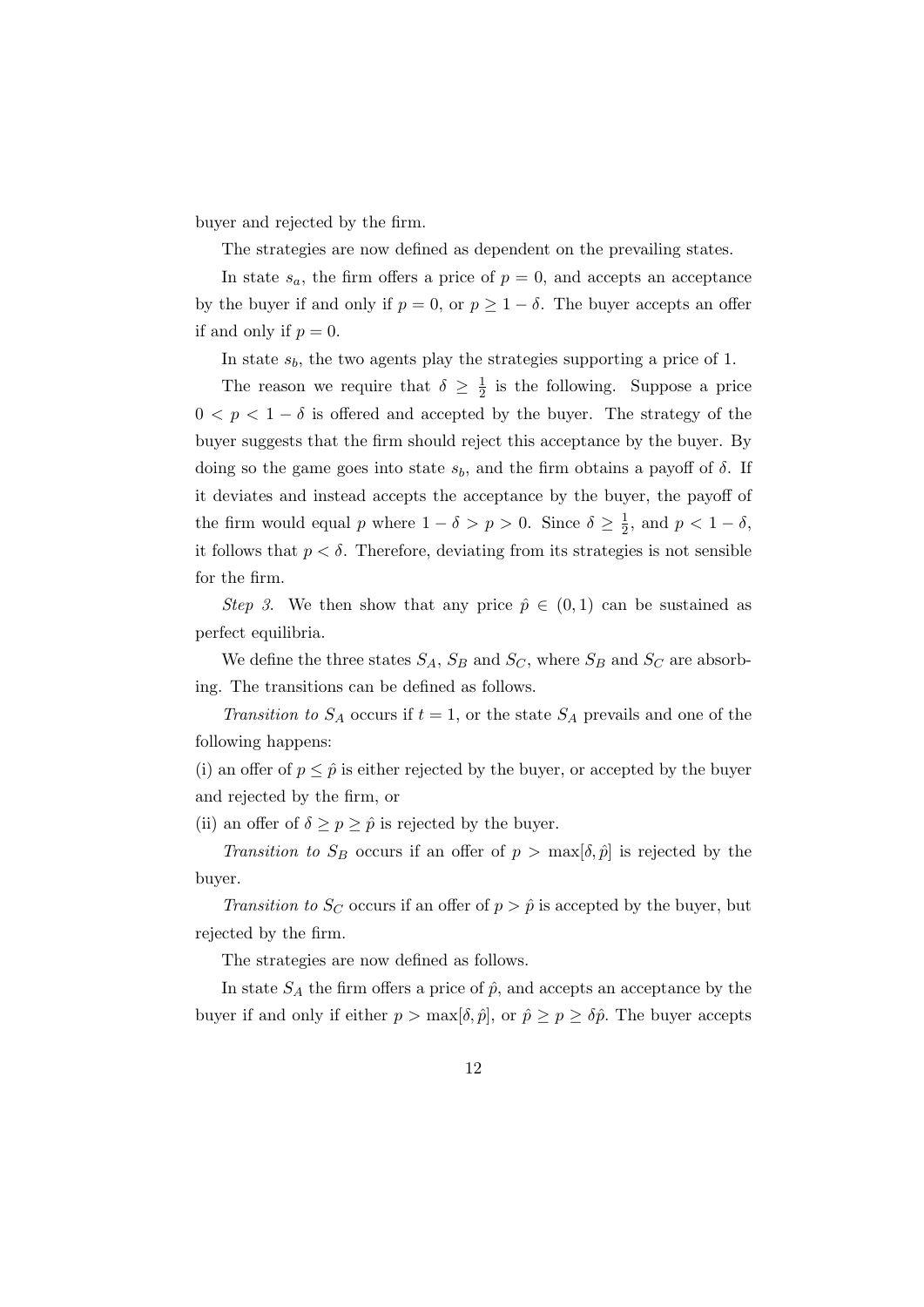price offers such that  $\delta \hat{p} \leq p \leq \min[\hat{p}, 1 - \delta(1 - \hat{p})]$  and rejects otherwise.

In state  $S_B$  the two agents play the strategies supporting the price  $p = 0$ . In state  $S_C$  the two agents play the strategies supporting the price  $p = 1$ . It is entirely straightforward to check that these strategies, in fact, constitute subgame perfect equilibria of our game.

Proof of Proposition 2. The proof consists of writing down the strategies supporting the given outcome. Consider some  $\bar{p} \in (\frac{1-\delta}{\delta}, 1]$ . We claim that the following strategies support this price with a delay of one period.

In period 1.

The firm offers a price of y in period 1, where  $y < \delta \bar{p}$ . The buyer accepts an offer of x if and only if  $x < \delta \bar{p}$ . The firm accepts the acceptance of an offer x by the buyer if and only if  $x > \delta$ .

In period 2. In period 2 three possible states  $S^A$ ,  $S^B$  and  $S^C$ , can occur.

State  $S^A$  occurs if the preceding price was  $p < \delta \bar{p}$ , which the buyer accepts and the firm rejects.

State  $S^B$  prevails if either (i) the preceding price  $p < \delta \bar{p}$  was rejected by the buyer, or (ii) the preceding price  $p \geq \delta \overline{p}$  was accepted by the buyer and rejected by the firm.

State  $S^C$  prevails if the preceding price  $p \geq \delta \bar{p}$  was rejected by the buyer.

The strategies are as follows. In state  $S<sup>A</sup>$  the two agents play the strategies supporting a price of  $\bar{p}$ . In state  $S^B$  they play the strategies supporting a price of 1, and in state  $S^C$  they play the strategies supporting a price of 0.

We then check that the above strategies do form a subgame perfect equilibrium. For this purpose it is clearly sufficient to consider the strategies in period 1. (That the strategies in period 2 constitute perfect equilibria follow from Proposition 1.)

The firm's offer: Suppose that the firm offers a price of x, where  $x \geq \delta \bar{p}$ .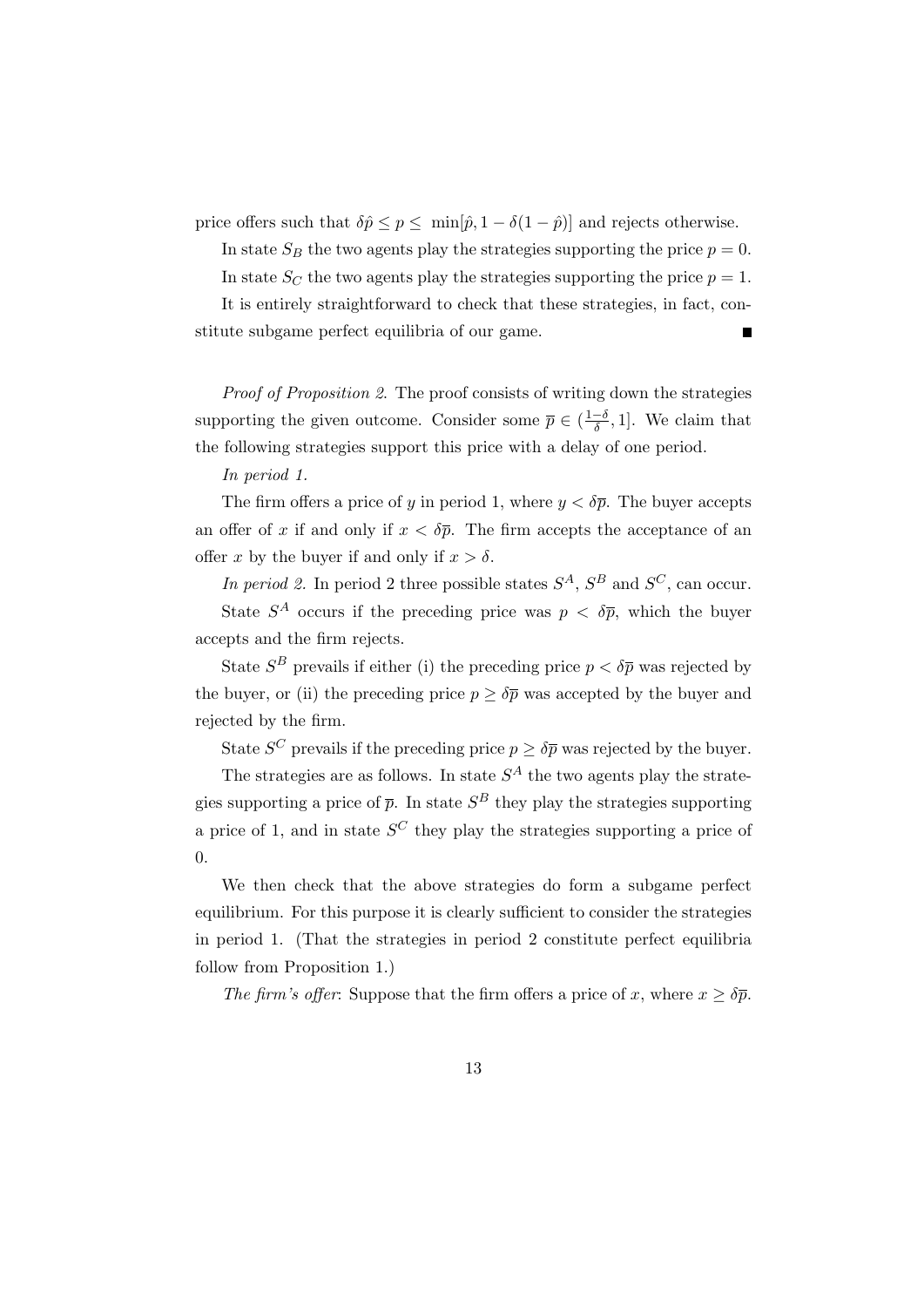The buyer rejects the offer, the game goes to state  $S^C$ , and the present discounted value of the firm's payoff is 0. Whereas, if the firm offers a price of x, where  $x < \delta \bar{p}$ , then the present discounted value of its payoff is  $\delta \bar{p} > 0$ .

The buyer's decision: If the buyer accepts a price of x, where  $x \geq \delta \bar{p}$ , then the firm accepts and the buyer's payoff is  $1 - x \leq 1 - \delta \bar{p}$ . If he rejects, however, then the game goes to state  $S^C$  and the present discounted value of his payoff is  $\delta$ . Since  $\delta > 1-\delta\overline{p} \geq 1-x$ , it is better for the buyer to reject. We then consider the response of the firm to a price of x, where  $x < \delta \bar{p}$ . If he accepts, then the firm rejects and with the game going to state  $S<sup>A</sup>$ , the present discounted value of the buyer's payoff is  $\delta(1-\bar{p})$ . If he rejects then the game goes to  $S^B$  and his payoff is 0. Thus it is better for the buyer to accept.

The firm's acceptance-rejection decision: Suppose that the firm accepts a price of x. There are now three cases to consider.

(1)  $x < \delta \bar{p}$ . If the firm accepts the acceptance then its payoff is x. Whereas if it rejects then the game goes to state  $S^A$  and the present value of its payoff is  $\delta \overline{p} > x$ .

(2)  $\delta \bar{p} \leq x < \delta$ . If the firm accepts the acceptance then its payoff is x. Whereas, if it rejects, then the game goes to state  $S^B$ , and it obtains a discounted payoff of  $\delta > x$ .

(3)  $x \geq \delta$ . Clearly, by rejecting the acceptance, the most that the firm can obtain is  $\delta$ , and it is therefore better to accept. Г

*Proof of Proposition 3.* Let  $\hat{N}$  be such that  $\frac{\hat{P}\hat{N}}{1-\delta} > 1$ . Then the number of B-agents at any given period is  $N \geq \hat{N} > \frac{1-\delta}{P}$ .

The proof proceeds via induction. We first consider the case where the firm has already reneged *n* times, where *n* is such that  $\lambda(n) \leq \lambda^* < \lambda(n+1)$ . Now suppose that the supremum of the A-agent's payoff in any subgame perfect equilibrium of this game is z, and suppose that  $z > 0$ . We then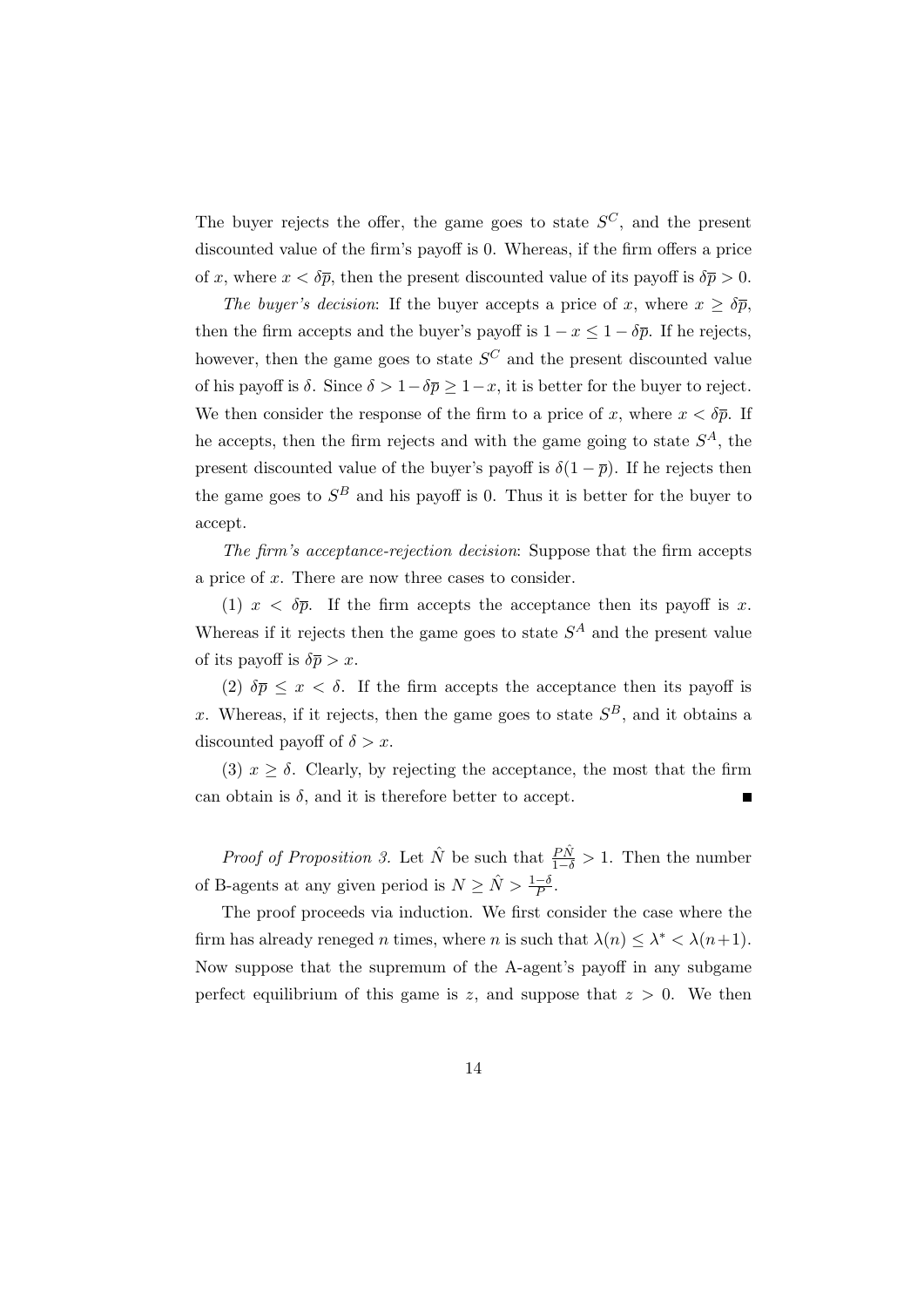consider two cases depending on whether the supremum is being reached or not.

Case 1. Suppose that the supremum is being reached. To begin with, observe that no subgame perfect equilibrium in the subsequent game can involve the firm reneging on an offer to buyer A. If it does renege, then the loss in payoff from doing so is at least  $\frac{NP}{1-\delta}$ , which outweighs any possible gains from such an action.

In this case there is an equilibrium where the firm offers a price of  $1 - z$ and the A-agent accepts. We show that there is an offer that the buyer will accept and the firm gains as well, thus leading to a contradiction. Consider the case where the firm offers a price of  $1 - q$  such that

$$
q > \delta z, \tag{1}
$$

$$
1 - q \quad > \quad 1 - z. \tag{2}
$$

Clearly, from equation (1) the A-agent accepts and from equation (2) the firm gains as well.<sup>5</sup>

Case 2. Suppose that the supremum is not being reached. In that case we can always find an equilibrium where there is no delay, no rejection by the firm of an accepted offer, and where the payoff of the A-agent, say  $s$ , is close enough to z, or to be more precise where  $s > \delta z$ . We can now apply the argument given in case 1 above to arrive at a contradiction. Thus  $z = 0$ . Now if the firm offers a price of  $p = 1$ , the A-agent is going to accept.

The strategies supporting the above equilibrium are as follows. The firm offers a price of 1 at every period, and accepts all acceptances by the A-agent provided the payoff of the firm is at least  $\delta$ . The A-agent accepts all offers by the firm.

We then use an induction hypothesis to complete the proof.

The Induction Hypothesis: If the firm has already reneged for  $x$  times

<sup>&</sup>lt;sup>5</sup>Notice that such an offer exists since we can always find a q such that  $z > q > \delta z$ .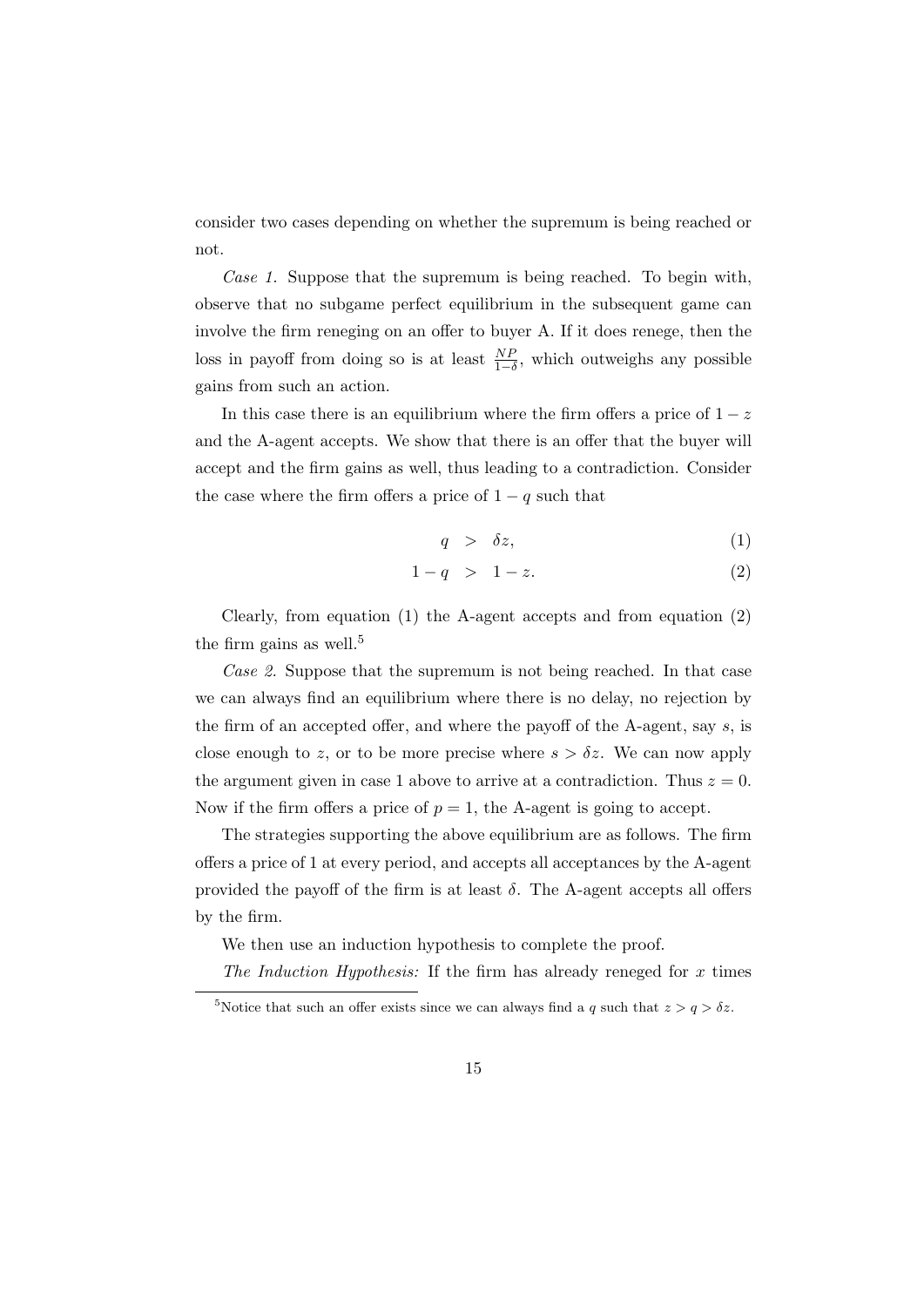with buyer A, where  $x \leq n$ , then the game between the firm and buyer A has a unique perfect equilibrium where the price is 1.

We consider the subgame where the firm has already reneged for  $(x - 1)$ times with buyer A. Suppose that the supremum of the A-agent's payoff, in any subgame perfect equilibrium of the game, is z, and that  $z > 0$ . We again consider two cases depending on whether the supremum is being reached or not.

Case 1. Suppose that the supremum is actually being reached. Thus there exists some subgame where there was no further reneging by the firm, the firm offers a price of  $1 - z$  to buyer A, and the offer is accepted. Now consider the deviant offer  $1 - z'$  such that

$$
z' > \delta z, \tag{3}
$$

$$
1 - z' > 1 - z \ge \delta. \tag{4}
$$

Now if buyer A accepts the offer, will the firm accept the acceptance? In case of acceptance, the payoff of the firm is  $(1 - z') + \frac{NP}{1-\delta}$ . Whereas if it rejects the offer its payoff is, at most,  $\delta + \frac{NP}{1-\delta}$ . Since  $1 - z' \ge \delta$ , it will accept the acceptance.<sup>6</sup> Therefore, the buyer A accepts the offer and the firm gains.

Case 2. If the supremum is not being reached we can again make an argument similar to that above.

Thus  $z = 0$ , and the outcome must involve a price of 1 being agreed upon without any delay. Г

<sup>&</sup>lt;sup>6</sup>Suppose that  $1 - z < \delta$ , then the firm should renege on the offer. Since, by the induction hypothesis, the firm obtains 1 in the next period while bargaining with buyer A, and the outcomes of the games with the B-agents are not affected, it gains.